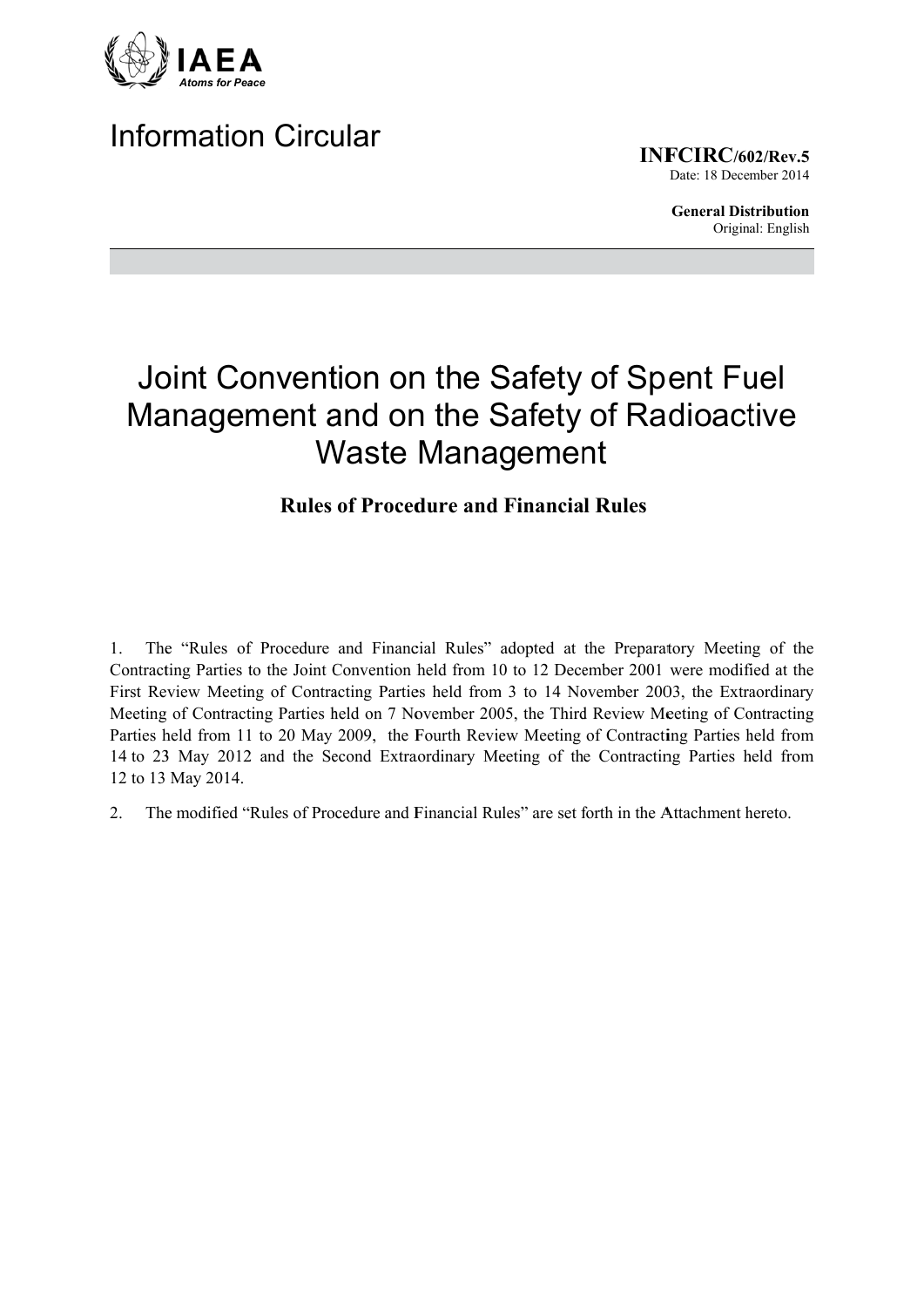# Joint Convention on the Safety of Spent Fuel Management and on the Safety of Radioactive Waste Management

### **Rules of Procedure and Financial Rules**

### **Contents**

Joint Convention on the Safety of Spent Fuel Management and on the Safety of Radioactive Waste Management

- A. General Provisions
	- A.1. Scope
	- A.2. Definitions
	- A.3. Venue of the Meetings
	- A.4. Agendas
	- A.5. Secretariat
	- A.6. Representation and Credentials
	- A.7. Financial Rules
- B. Preparatory Process for Review Meetings
- C. Review Meetings
	- C.1. Officers
	- C.2. Subsidiary Bodies
	- C.3. Conduct of Review Meetings
	- C.4. Voting and Elections
	- C.5. National Reports
	- C.6. Languages and Records
	- C.7. Attendance at Meetings
- D. Extraordinary Meetings
- E. Amendment and Interpretation of Rules
- F. Amendment and Interpretation of Guidelines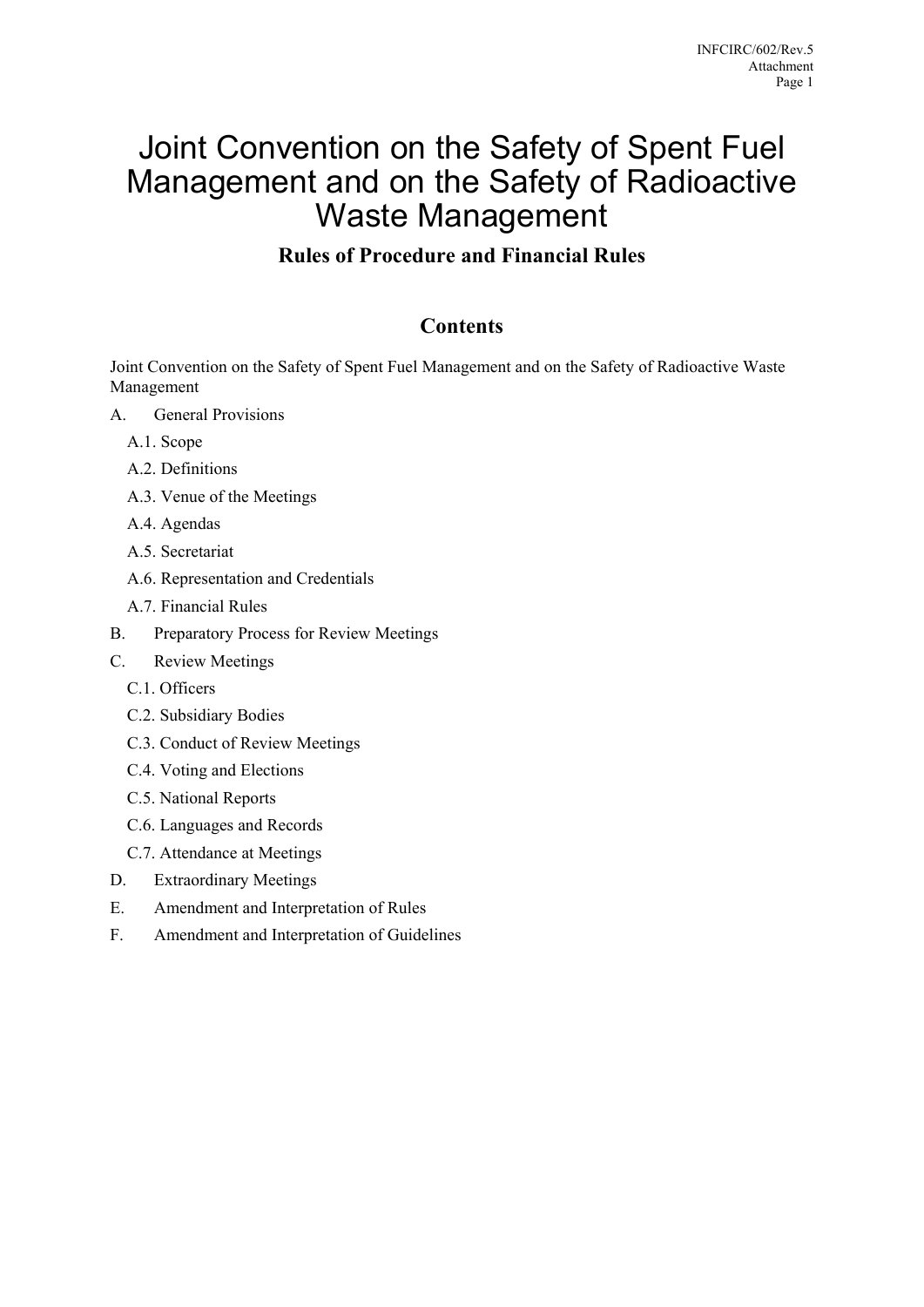# **A. General Provisions**

### **A.1. Scope**

#### **Rule 1 Scope**

These Rules of Procedure apply, *mutatis mutandis*, to any meetings of the Contracting Parties to the Convention.

### **A.2. Definitions**

#### **Rule 2 Definitions**

For the purposes of these Rules:

- A. "Convention" means the Joint Convention on the Safety of Spent Fuel Management and on the Safety of Radioactive Waste Management adopted at Vienna on 5 September 1997 and opened for signature at Vienna on 29 September 1997;
- B. "Co-ordinator" means a person referred to in Rule 11 (2)(C);
- C. "Country Group" means a group of Contracting Parties established pursuant to Rule 17;
- D. "General Committee" means a Committee established pursuant to Rule 16;
- E. "Late ratifier" means a State, or a regional organization of an integration or other nature, which deposits its instrument of ratification, acceptance, approval or accession later than 90 days before the date fixed for the opening of the meeting concerned;
- F. "Meeting" means a meeting of the Contracting Parties pursuant to Chapter 6 of the Convention;
- G. "Observer" means any intergovernmental organization invited by the Contracting Parties to attend any meeting pursuant to Article 33 (2) of the Convention;
- H. "Organizational Meeting" means a meeting established pursuant to Rule 11;
- I. "Rapporteur" means a person referred to in Rule  $11(2)(C)$ ;
- J. "Rapporteur's Report" means an oral report prepared pursuant to Rule 17 (3);
- K. "Subsidiary Body" means any body set up in accordance with Section C.2. of the Rules; and
- L. Other terms used in these Rules of Procedure shall have the same meaning that they have in the Convention.

#### **A.3. Venue of the Meetings**

#### **Rule 3 Venue of Meetings**

Meetings of Contracting Parties to the Convention shall take place at the seat of the Secretariat, unless the Contracting Parties decide otherwise.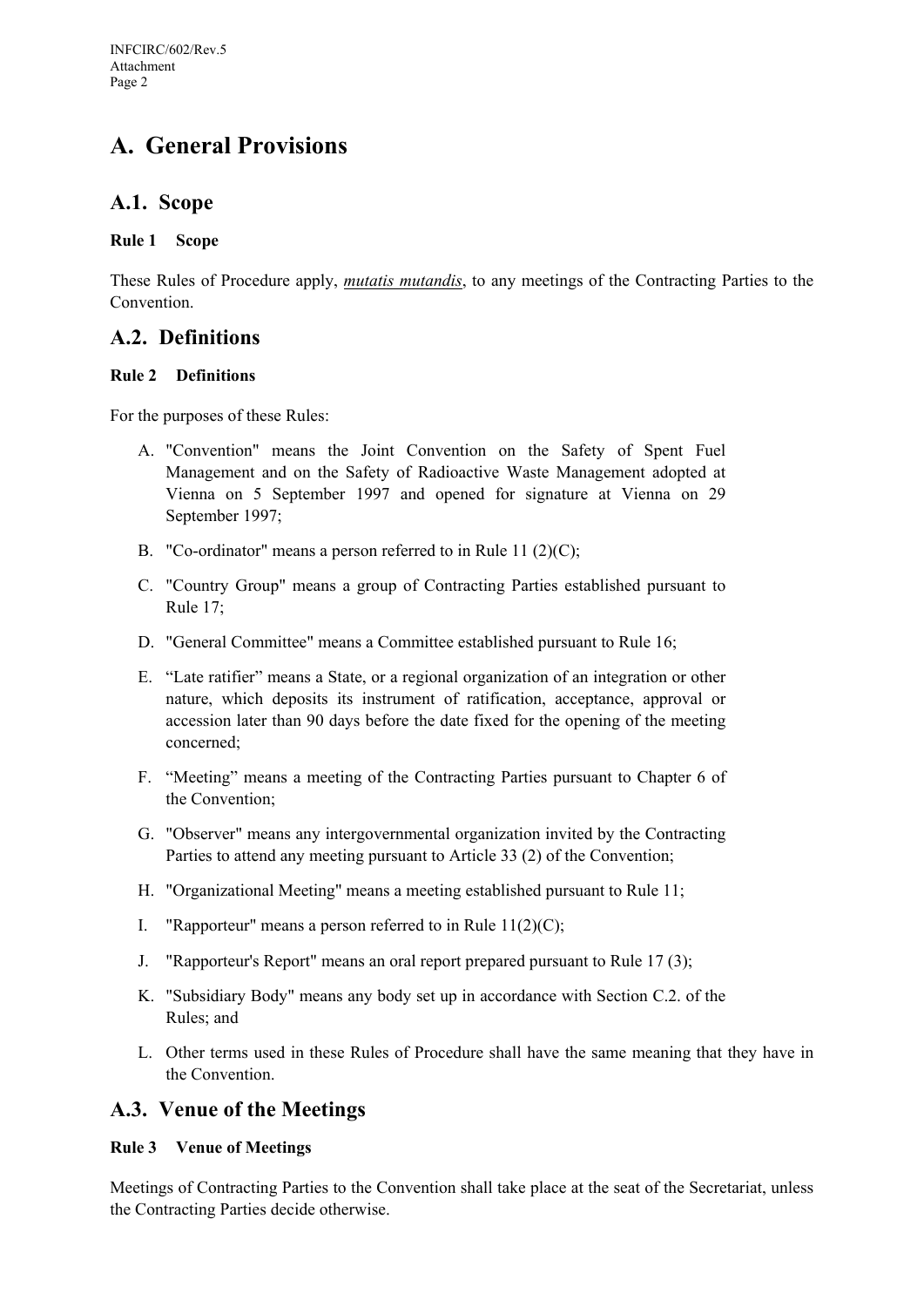### **A.4. Agendas**

#### **Rule 4 Agendas**

1. The Secretariat shall prepare, in consultation with the person elected pursuant to Rule 11(2)(a) by the Organizational Meeting as President, the provisional agendas for meetings of the Contracting Parties except for the Preparatory Meeting and the first Organizational Meeting, for each of which the provisional agendas shall be prepared by the Secretariat alone.

2. The provisional agenda shall be sent to Contracting Parties and observers by the Secretariat as far in advance as possible, and in any case not later than 60 days before the meeting.

### **A.5. Secretariat**

#### **Rule 5 Secretariat of meetings of the Contracting Parties**

In accordance with the Convention, the IAEA shall serve as the Secretariat of the meetings of Contracting Parties and meetings of Subsidiary Bodies and, as appropriate, shall:

- A. arrange for the interpretation of speeches or other interventions made at meetings;
- B. receive, translate pursuant to Rule 9, reproduce and circulate the documents of meetings of Contracting Parties;
- C. publish and circulate any reports or final documents of the meetings of Contracting Parties;
- D. arrange for the custody of any reports or final documents of the meetings of Contracting Parties in the archives of the IAEA, provide access to authentic copies of those documents to all serving Country Group Officers or access to records to any Contracting Parties, at their request, and ensure their confidentiality from disclosure, consistent with Articles 34 and 36 of the Convention; and
- E. generally perform all the work related to the meetings of Contracting Parties within the terms of Article 37 (3) of the Convention.

#### **Rule 6 Secretary of meetings of the Contracting Parties**

1. A senior official of the IAEA shall act as Secretary of the meetings of Contracting Parties. The Secretary, or his or her representative, shall act in that capacity at all meetings of Contracting Parties and meetings of Subsidiary Bodies.

2. The Secretary shall direct the staff required by the meetings.

3. The Secretary, or his or her representative, shall assist the President and the General Committee and shall prepare such written records as may be requested.

### **A.6. Representation and Credentials**

#### **Rule 7 Delegations of Contracting Parties**

1. Each Contracting Party shall attend meetings of the Contracting Parties pursuant to Chapter 6 of the Convention and be represented at such meetings by one delegate, and by such alternates, experts and advisers as it deems necessary.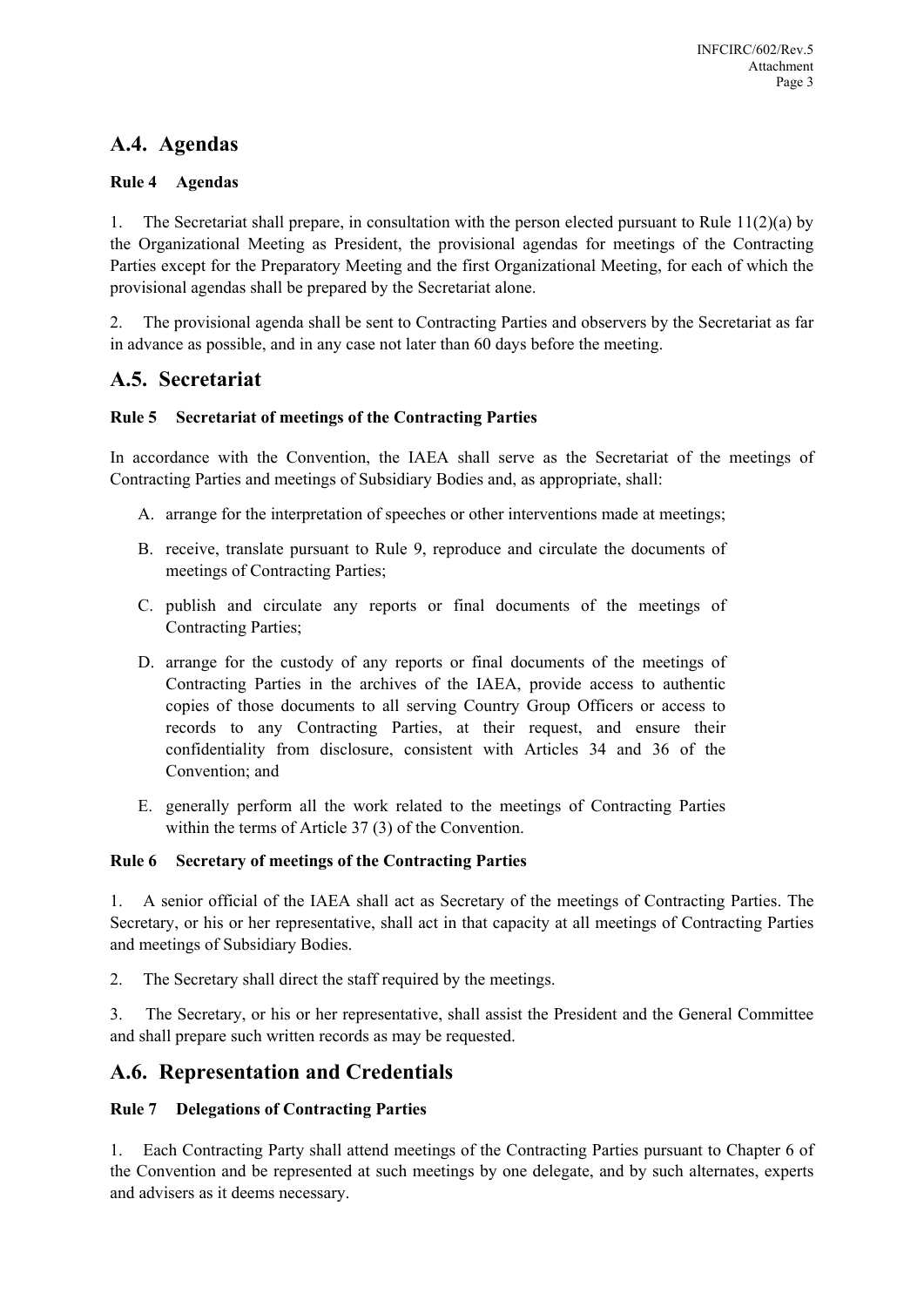2. Each delegate may designate any member of his or her delegation to act in his or her place during a meeting.

#### **Rule 8 Submission of credentials**

1. The credentials of delegates and the names of alternates, experts and advisers shall be submitted to the Secretary of a meeting of the Contracting Parties, if possible one week before the date fixed for the opening of that meeting. Credentials shall be issued by the Ministry for Foreign Affairs or, in the case of regional organizations of an integration or other nature, by the competent authority of that organization.

2. The Secretary shall submit to each meeting of the Contracting Parties a list of the participating delegations, together with any comments the Secretary may consider necessary. The meeting of the Contracting Parties shall decide upon the credentials of the delegates.

### **A.7. Financial Rules**

#### **Rule 9 Financial Rules**

The costs of meetings of the Contracting Parties shall be met as follows:

- A. The following costs shall be met through the regular budget of the IAEA as determined by its policy-making organs within its programme and regular budget procedures:
	- (i) the costs of convening and preparing for meetings;
	- (ii) the costs of providing meeting rooms; and
	- (iii) the costs of normal secretariat services, including interpretation and translation as necessary, the reproduction and distribution of documents and the recording of meetings.
- B. Each Contracting Party shall pay its costs of participating in meetings of the Contracting Parties in connection with travel, maintenance of its delegation, preparation of its National Report, and translation of its National Report into the designated language of the Review Meeting, consistent with Article 35 (2) of the Convention.
- C. If compensated, the Secretariat shall assume the translation into the designated language of reports submitted in any other language of the meeting, consistent with Article 35 (3) of the Convention.
- D. As foreseen in Article 37 (3) of the Convention, any services requested from the IAEA by consensus of the Contracting Parties which cannot be undertaken within its programme and regular budget may only be provided if voluntary funding from another source is made available.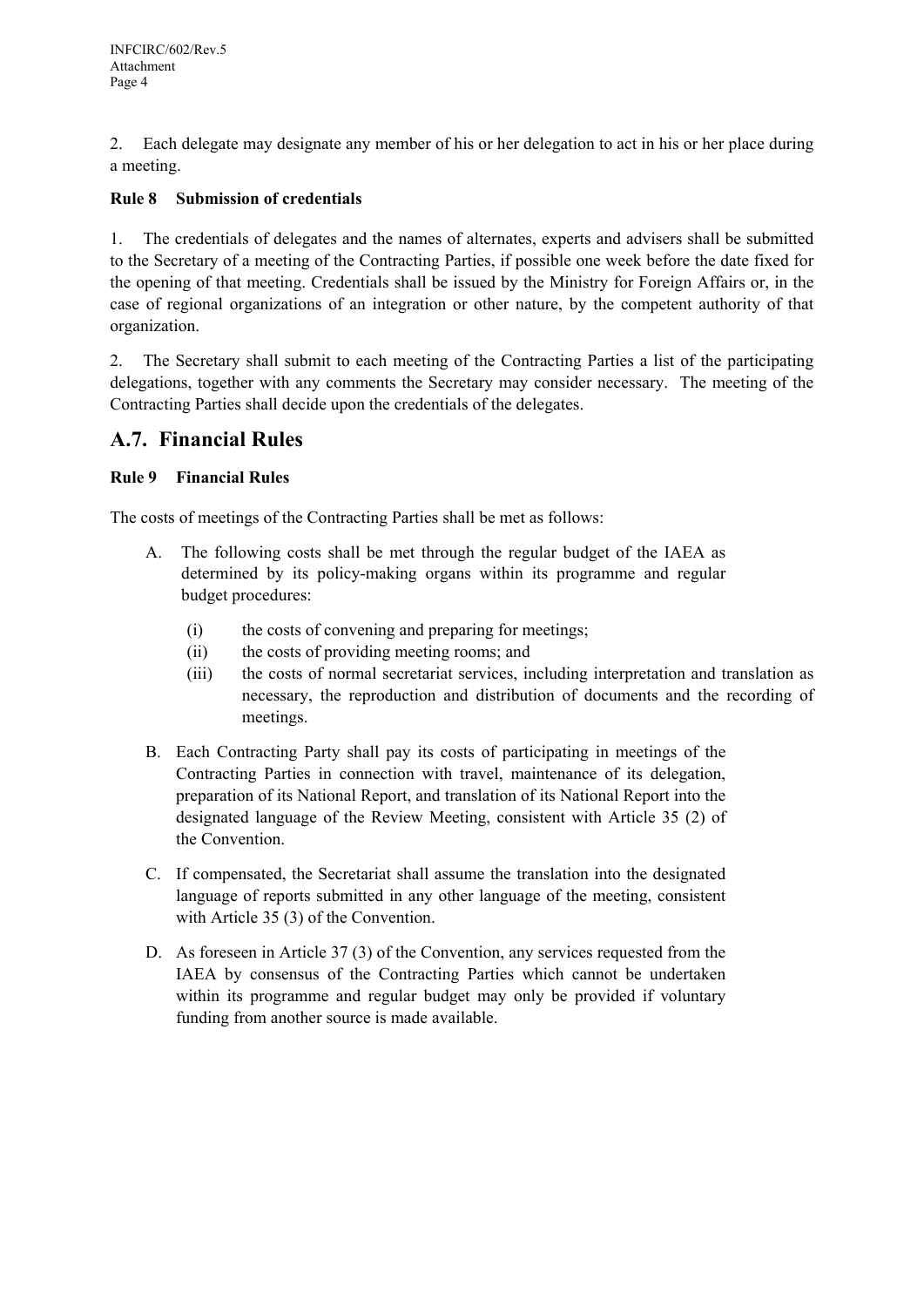## **B. Preparatory Process for Review Meetings**

#### **Rule 10 Preparatory Meeting**

At the Preparatory Meeting, the Contracting Parties shall discharge the duties under Article 29 of the Convention and, *inter alia*:

- A. elect a President and Vice-Presidents for the Preparatory Meeting;
- B. prepare and adopt by consensus Rules of Procedure and Financial Rules;
- C. establish in accordance with the Rules of Procedure, guidelines regarding the form and structure of National Reports, a date for the submission of such reports and the process for reviewing such reports;
- D. determine the date of the first Review Meeting and the associated Organizational Meeting;
- E. request the IAEA, through its Director General and Board of Governors, to approve the necessary arrangements for all meetings of the Contracting Parties; and
- F. consider procedural issues regarding the Preparatory Meeting, the Organizational Meeting and the Review Meeting, as appropriate.

#### **Rule 11 Organizational Meetings**

1. Approximately twelve months prior to each Review Meeting, an Organizational Meeting shall be held. It shall be open for attendance by all Contracting Parties and by late ratifiers.

- 2. An Organizational Meeting shall, *inter alia*,
	- A. elect the President and Vice-Presidents for the forthcoming Review Meeting;
	- B. establish Country Groups for the forthcoming Review Meeting;
	- C. elect Country Group Co-ordinators, Rapporteurs, Chairpersons and Vice-Chairpersons for the forthcoming Review Meeting, and assign them to the Country Groups so that no Co-ordinator, Rapporteur, Chairperson or Vice-Chairperson is assigned to the Country Group of which his or her country is a member;
	- D. decide whether it is appropriate to organize topic sessions, and, if so, make arrangements for such sessions;
	- E. invite any observers to the forthcoming Review Meeting;
	- F. recommend a budget for the Review Meeting on the basis of cost estimates provided by the Secretariat;
	- G. decide on a provisional timetable for the Review Meeting; and
	- H. consider any other matters relevant to implementation of the Convention, to the extent that they have not been dealt with at the Preparatory Meeting or at the most recent Review Meeting.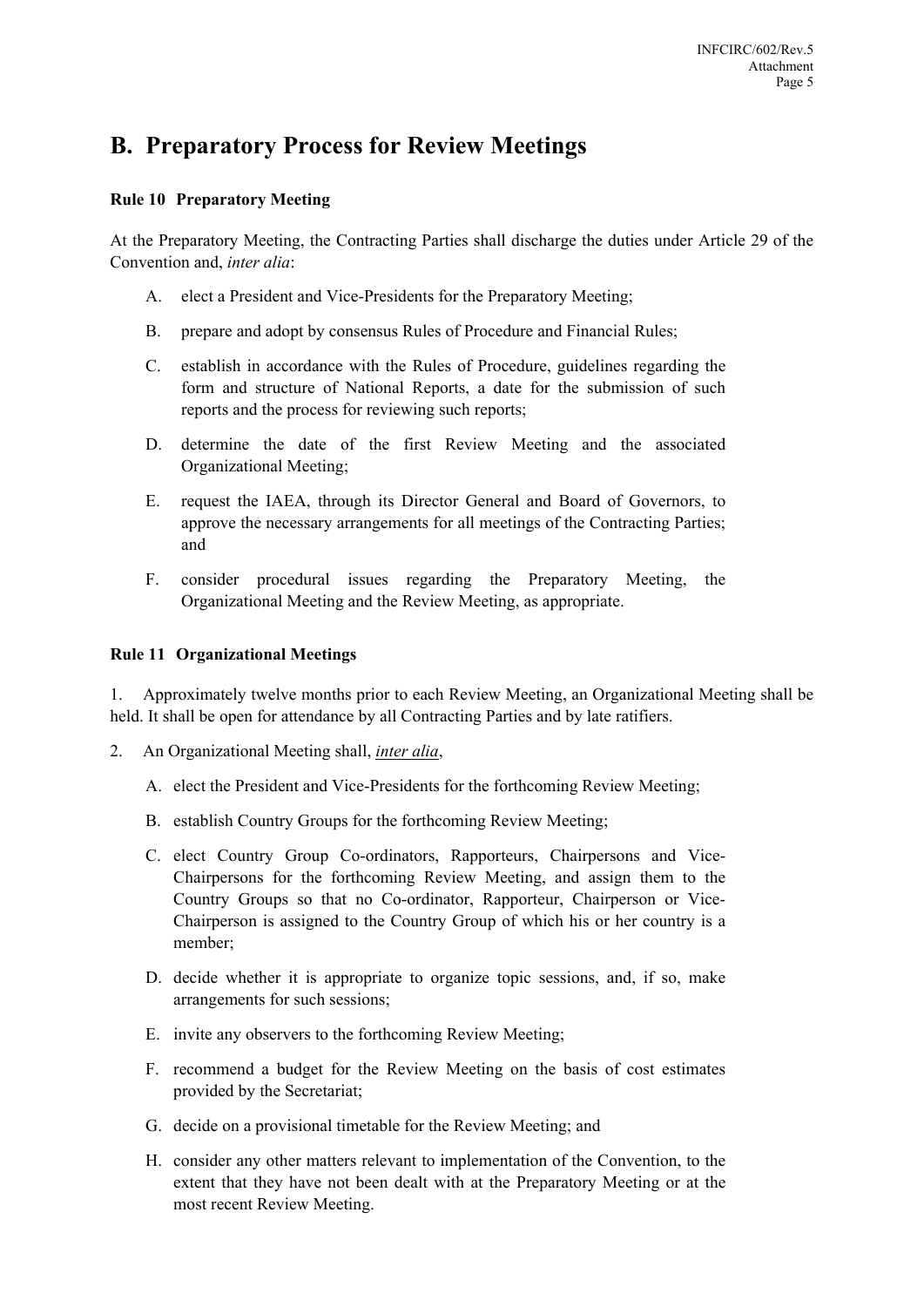3. The President and the two Vice-Presidents of the most recent Review Meeting shall act as President and Vice-Presidents of the following Organizational Meeting and shall relinquish their functions at the end of the Organizational Meeting to the elected President and two Vice Presidents.

4. The Country Group Officers (Chairperson, Vice-Chairpersons, Rapporteur and Co-ordinator) of the most recent Review Meeting shall act as Country Group Officers until the following Organizational Meeting where they shall relinquish their functions as officers to the elected Country Group Officers.

# **C. Review Meetings**

### **C.1. Officers**

#### **Rule 12 Officers**

Each Review Meeting shall have the following officers: a President and two Vice-Presidents; a Rapporteur, a Chairperson, a Vice-Chairperson and a Co-ordinator for each Country Group.

#### **Rule 13 Acting President**

1. If the President is absent from a meeting or any part thereof, he or she shall designate one of the Vice-Presidents to take his or her place.

2. A Vice-President acting as President shall have the same powers and duties as the President.

#### **Rule 14 Voting rights of the President**

The President, or a Vice-President acting as President, shall not vote, but the voting right may be exercised by another member of his or her delegation.

#### **Rule 15 General powers of the President**

1. The President shall preside at the plenary sessions of the Review Meeting. The President shall declare the opening and closing of each session, direct the discussion, ensure observance of these rules, accord the right to speak, ascertain consensus, put questions to the vote on procedural matters or elections and announce decisions. The President shall rule on points of order. The President, subject to these rules, shall have complete control of the proceedings and over the maintenance of order. The President may propose to the Review Meeting the closure of the list of speakers, a limitation on the time to be allowed to speakers and on the number of times the delegate of each State may speak on any question, the adjournment or the closure of the debate and the suspension or the adjournment of a session. The President shall prepare a report on the procedural decisions taken by the Review Meeting for circulation to the Contracting Parties.

2. The President, in the exercise of his or her functions, shall remain under the authority of the Review Meeting.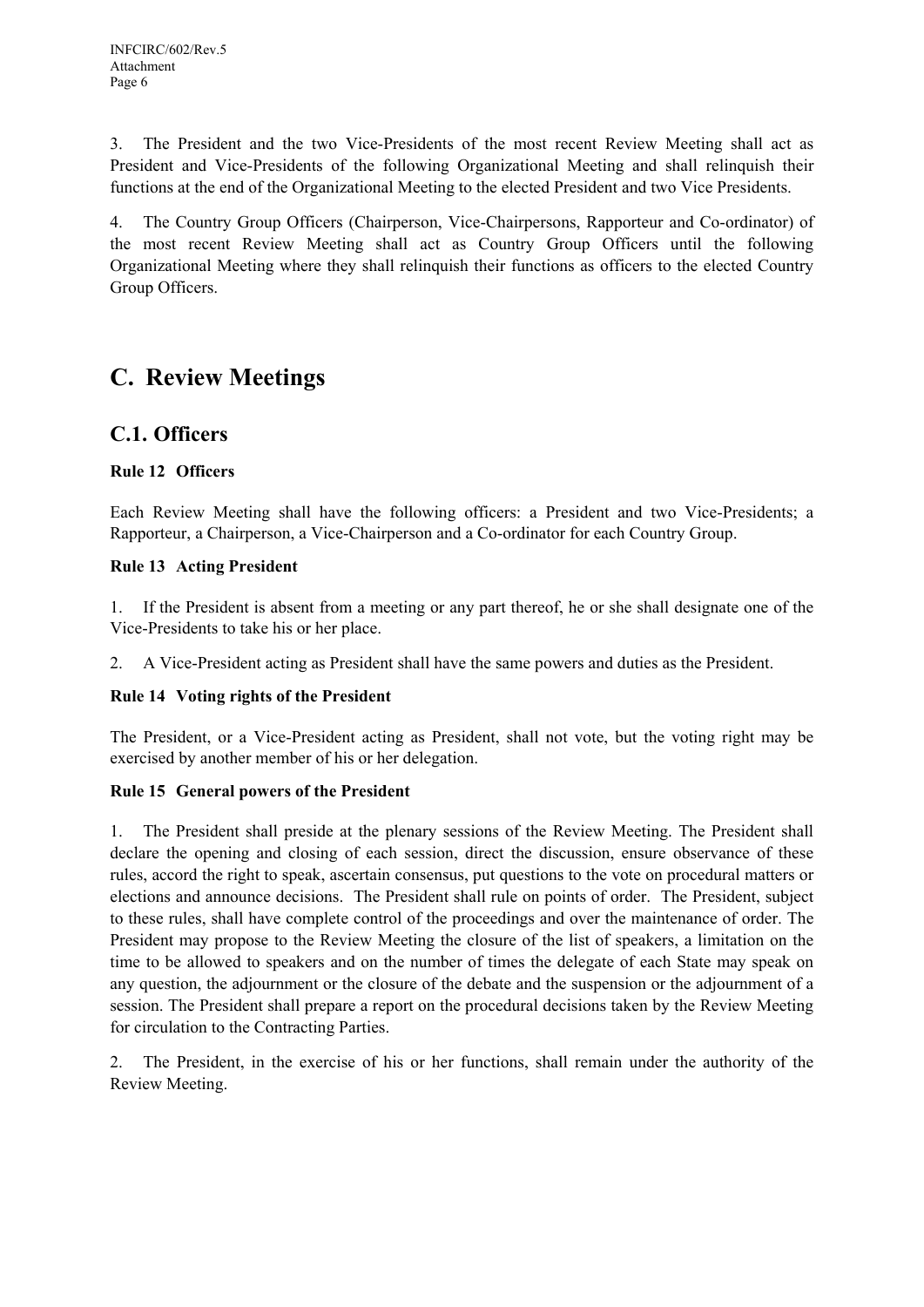### **C.2. Subsidiary Bodies**

#### **Rule 16 General Committee**

1. The General Committee of the Review Meeting shall be composed of the President of the meeting, who shall preside, the two Vice-Presidents, and the Chairpersons of the Country Groups. No two members of the General Committee of the Review Meeting shall be members of the same delegation. The General Committee shall be constituted so as to ensure its representative character.

2. If the President is unable to attend a meeting of the General Committee, he or she may designate one of the Vice-Presidents to preside at that meeting.

3. The General Committee of the Review Meeting shall assist the President in the general conduct of the business of the Review Meeting.

4. A majority of the members of the General Committee shall constitute a quorum.

#### **Rule 17 Country Groups**

1. Each Contracting Party to the Convention shall be represented in its allocated Country Group.

2. Each Country Group, taking into consideration the Preamble and Chapter I of the Convention, shall review the implementation of the Convention by the Contracting Parties within that Group.

3. The Rapporteur of each Country Group shall prepare a written report as the basis for an oral report to be presented at the closing plenary session of the Review Meeting.

#### **Rule 18 Officers and procedures**

The rules relating to officers, the conduct of business and voting at Review Meetings shall be applicable, *mutatis mutandis,* to the proceedings of Subsidiary Bodies.

#### **Rule 19 Establishment of Subsidiary Bodies**

1. A Meeting may establish such other Subsidiary Bodies as it deems necessary for the performance of its functions.

2. A Meeting shall determine the matters to be considered by those Subsidiary Bodies.

3. Each Subsidiary Body shall elect its own officers, unless otherwise decided by the Meeting.

### **C.3. Conduct of Review Meetings**

#### **Rule 20 Quorum**

The President may declare a meeting open and permit the debate to proceed when a majority of the Contracting Parties participating in the Review Meeting are represented.

#### **Rule 21 Points of order**

A delegate may at any time raise a point of order, which shall be immediately decided by the President in accordance with these rules. An appeal against the ruling of the President shall be immediately put to the vote, and the President's ruling shall stand unless overruled by a majority of the delegates present and voting. A delegate may not, in raising a point of order, speak on the substance of the matter under discussion.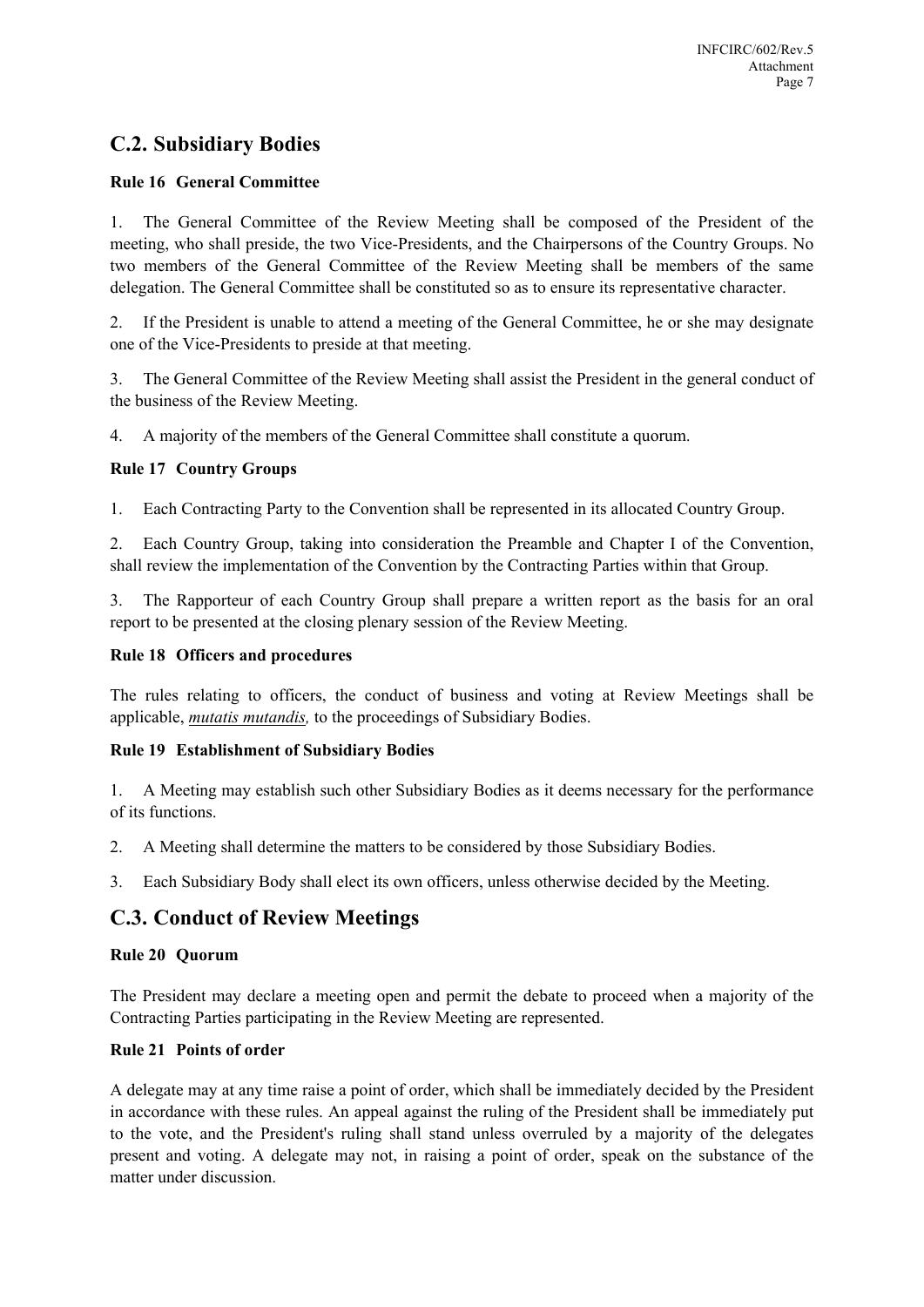#### **Rule 22 Speeches and debate at plenary sessions**

1. No one may address a plenary session of a Review Meeting without having previously obtained the permission of the President. Subject to Rules 21 and 23, the President shall call upon speakers in the order in which they signify their desire to speak.

2. Debate shall be confined to the subject under discussion, and the President may call a speaker to order if his or her remarks are considered by the President not to be relevant thereto.

3. The Contracting Parties may, on a proposal from the President or from any delegate, limit the time allowed to speakers and the number of times the delegate of each Contracting Party may speak on a question. Permission to speak on a motion to set such limits shall be accorded only to two delegates in favour of and two opposing such limits, after which the motion shall be immediately put to the vote. In any event, the President shall limit interventions on procedural questions to a maximum of five minutes. When the debate is limited and a speaker exceeds the allotted time, the President shall call him or her to order without delay.

#### **Rule 23 Precedence**

The officers of the Country Groups may be accorded precedence for the purpose of explaining any conclusions arrived at by their Groups.

#### **Rule 24 Closing of list of speakers**

During the course of a debate, the President may announce the list of speakers and, with the consent of the meeting, declare the list closed. When the debate on an item is concluded, the President shall declare the debate closed. Such closure shall have the same effect as closure pursuant to Rule 28.

#### **Rule 25 Right of reply**

Notwithstanding Rule 24, the President may accord the right of reply to a delegate of any Contracting Party participating in the meeting. Such statements shall be as brief as possible and shall, as a general rule, be delivered at the end of the last session of the day.

#### **Rule 26 Suspension or adjournment of meeting**

A delegate may at any time move the suspension or adjournment of the meeting. No discussion on such motions shall be permitted and they shall, subject to Rule 29, be immediately put to the vote.

#### **Rule 27 Adjournment of the debate**

A delegate may at any time move the adjournment of the debate on the question under discussion. Permission to speak on the motion shall be accorded only to two delegates in favour of and two opposing the adjournment, after which the motion shall, subject to Rule 29, be immediately put to the vote.

#### **Rule 28 Closure of the debate**

A delegate may at any time move the closure of the debate on the question under discussion, whether or not any other delegate has signified his or her wish to speak. Permission to speak on the motion shall be accorded only to two delegates opposing the closure, after which the motion shall, subject to Rule 29, be immediately put to the vote.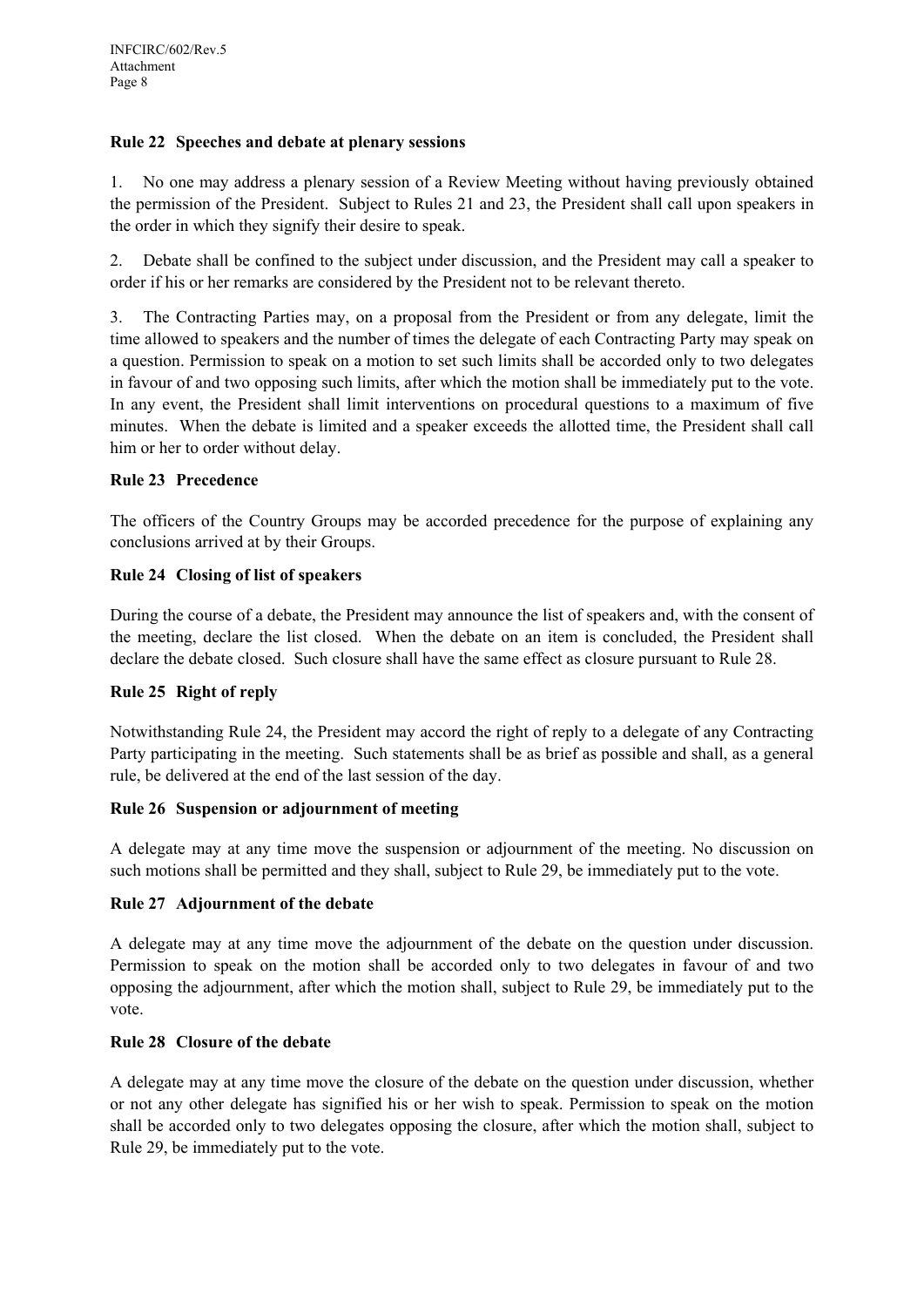#### **Rule 29 Order of motions**

The motions indicated below shall have precedence in the following order over all proposals or other motions before the meeting:

- A. to suspend the meeting;
- B. to adjourn the meeting;
- C. to adjourn the debate on the question under discussion;
- D. to close the debate on the question under discussion.

#### **Rule 30 Submission of proposals and substantive amendments**

Proposals and substantive amendments shall normally be submitted in writing to the Secretary of the Review Meeting, who shall circulate copies to all delegations. Unless the Review Meeting decides otherwise, proposals and substantive amendments shall be discussed no earlier than 24 hours after copies have been circulated in all languages of the Review Meeting to all delegations. The President may, however, permit the discussion and consideration of non-substantive amendments or of motions as to procedure even though such amendments or motions have only been circulated the same day and only in the single designated language.

#### **Rule 31 Withdrawal of proposals and motions**

A proposal or a motion may be withdrawn by its sponsor at any time before a decision on it has been taken, provided that it has not been amended. A proposal or a motion thus withdrawn may be reintroduced by any delegate.

#### **Rule 32 Decisions on competence**

Any motion calling for a decision on the competence of the Review Meeting to adopt a proposal submitted to it shall be decided upon before a decision is taken on the proposal in question.

#### **Rule 33 Reconsideration of proposals**

Proposals adopted or rejected may not be reconsidered unless the Review Meeting reaches a consensus on such reconsideration. Permission to speak on a motion to reconsider shall be accorded only to two speakers opposing the motion, after which it shall be immediately put to the vote.

### **C.4. Voting and Elections**

#### **Rule 34 Voting rights**

Subject to Article 39 (4)(iv) of the Convention, only Contracting Parties shall have a vote and each Contracting Party shall have one vote.

#### **Rule 35 Adoption of decisions**

1. Matters of substance shall be decided by consensus. Voting shall be restricted to matters of procedure and to elections.

2. Subject to Rule 37(2) and (3), decisions on matters of procedure and in elections shall be taken by consensus or, where that is not possible, by a majority of the delegates present and voting.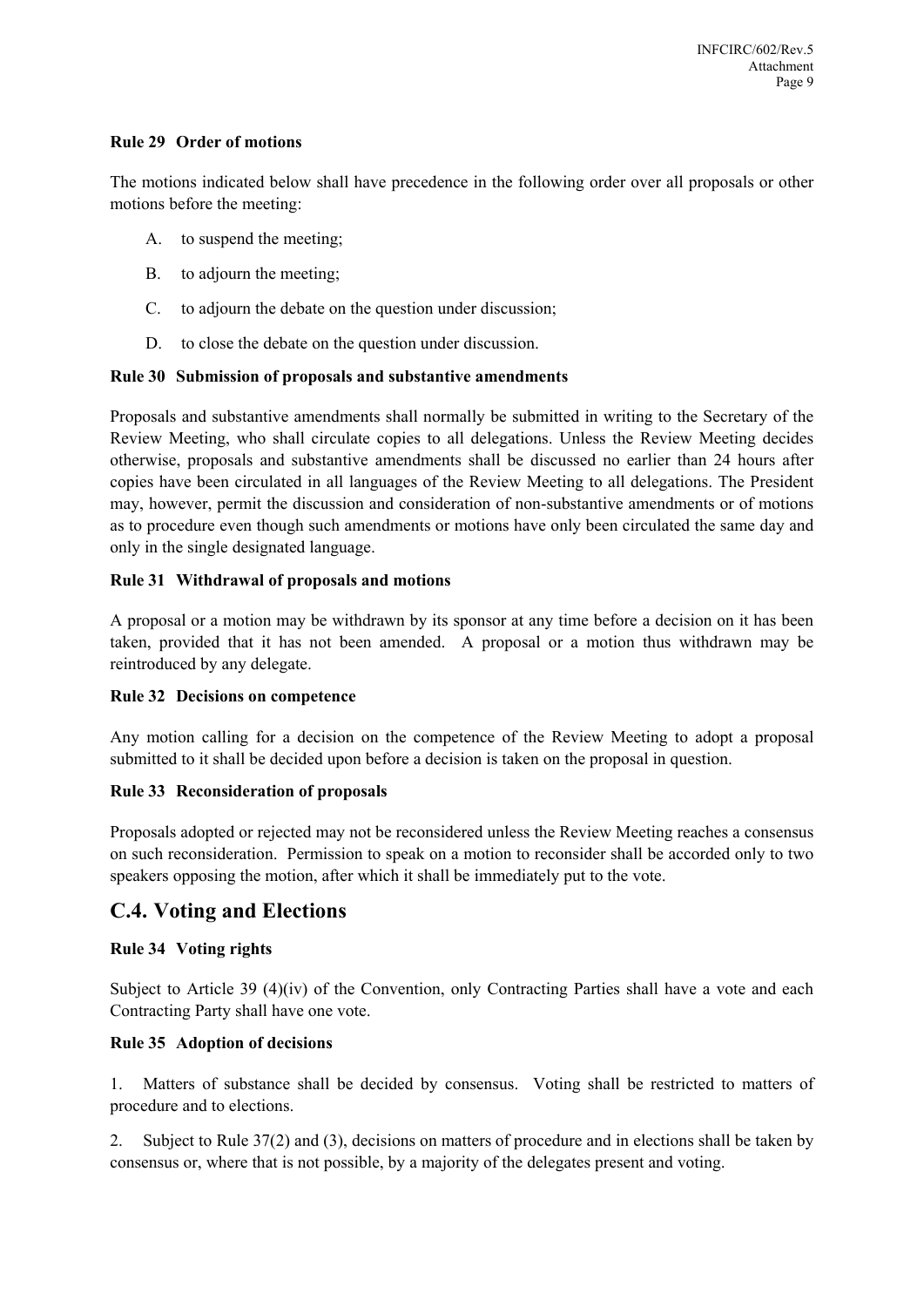3. If the question arises whether a matter is one of procedure or of substance, the President of the Review Meeting shall rule on that question. An appeal against this ruling shall immediately be put to the vote, and the President's ruling shall stand unless the appeal is approved by a majority of the delegates present and voting.

#### **Rule 36 Meaning of the phrase "the delegates present and voting"**

For the purposes of these rules, the phrase "the delegates present and voting" means delegates casting an affirmative or negative vote. Delegates who abstain from voting shall be considered as not voting.

#### **Rule 37 Elections**

1. All elections shall be held by secret ballot, unless the Contracting Parties decide otherwise in an election where the number of candidates does not exceed the number of elective places to be filled.

2. When only one elective place is to be filled and no candidate obtains in the first ballot the majority required, a second ballot shall be taken which shall be restricted to the two candidates who obtained the largest number of votes in the first ballot. If in the second ballot the votes are equally divided, the President shall decide between the candidates by drawing lots.

3. When two or more elective places are to be filled at one time under the same conditions, those candidates obtaining in the first ballot the majority required shall be elected. If the number of candidates obtaining the majority required is less than the number of elective places to be filled, there shall be not more than two ballots in respect of each elective place remaining to be filled. If in the first ballot for an unfilled elective place no candidate obtains the majority required, a second ballot shall be taken which shall be restricted to the two candidates who obtained the largest number of votes in the first ballot for that elective place. If in the second ballot for that elective place the votes are equally divided, the President shall decide between the candidates by drawing lots. A candidate who fails to be elected for any one elective place will be eligible for election to any other remaining elective place.

### **C.5. National Reports**

#### **Rule 38 National Reports**

1. Each Contracting Party shall submit to the Secretariat a National Report by a certain date not later than seven months before the Review Meeting. For each Review Meeting, this date shall be determined by the Contracting Parties at the previous Review Meeting. For States, except late ratifiers, ratifying the Convention within seven months before the Review Meeting, National Reports shall be submitted as soon as possible, but not later than 90 days prior to the Review Meeting.

2. Each Contracting Party has the right to submit a National Report in the form, length and structure it believes necessary to describe how it has implemented each of the obligations of the Convention, and containing the information specified in Article 32, in accordance with the document promulgated pursuant to Article 29(2)(iii)(a) of the Convention.

### **C.6. Languages and Records**

#### **Rule 39 Working languages of meetings of the Contracting Parties**

1. For National Reports and the submission of questions and comments on such reports, the single designated language referred to in Article 35(2) of the Convention shall be English.

2. The Organizational Meetings shall be conducted in English.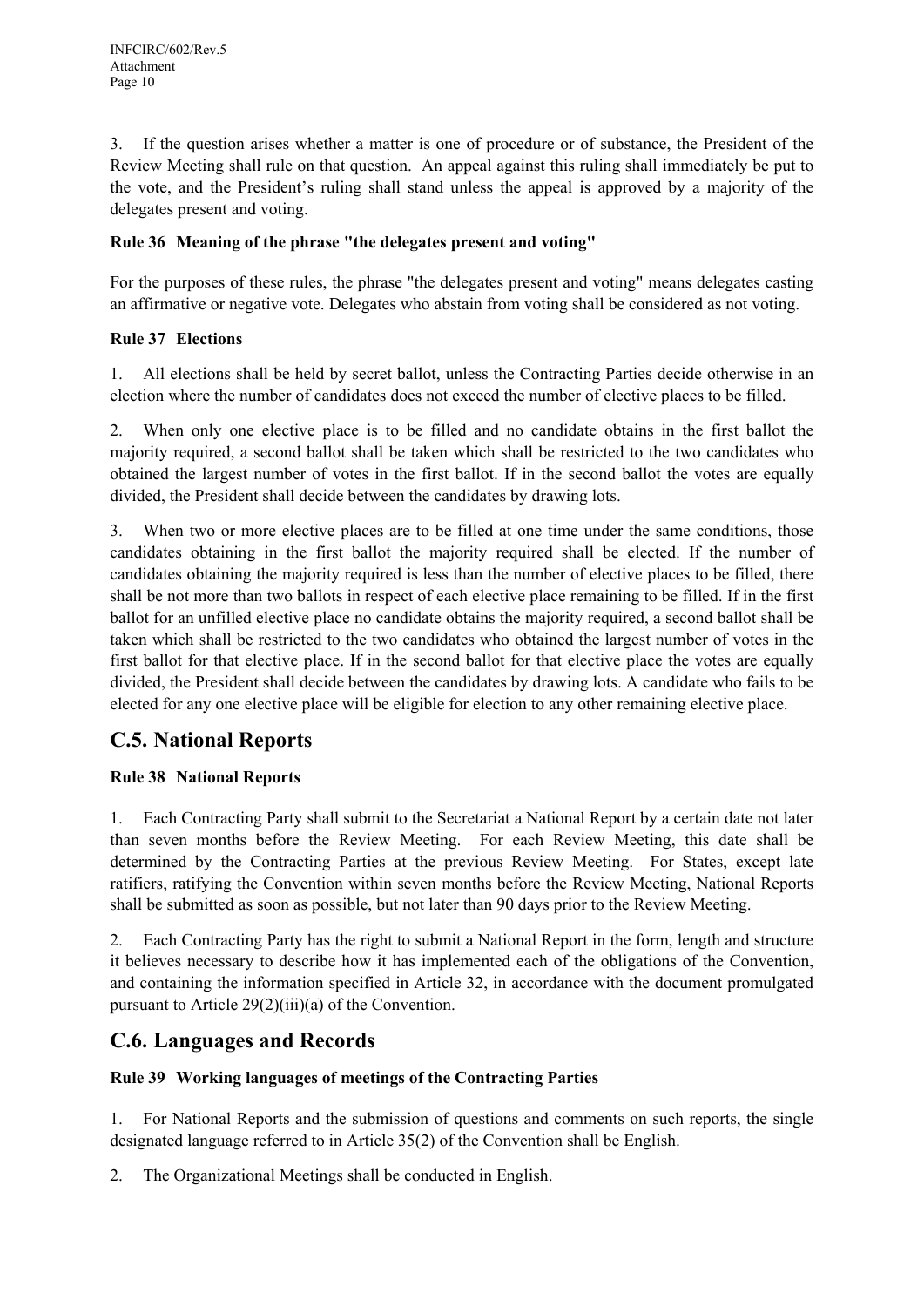3. Plenary sessions at the Review Meetings shall be conducted in Arabic, Chinese, English, French, Russian and Spanish, unless otherwise decided by the Contracting Parties at the Organizational Meeting. Extraordinary Meetings shall also be conducted in Arabic, Chinese, English, French, Russian and Spanish, unless otherwise decided by the Contracting Parties.

4. General Committee sessions shall be conducted in English.

5. In order to allow each Contracting Party to participate fully in the discussions of the Country Group to which it is allocated:

- A. Country Group discussions of a National Report shall be conducted in English as well as, if requested by the Contracting Party presenting the report, in another working language. The request shall be filed at the Organizational Meeting.
- B. If Contracting Parties can substantiate that they would otherwise not be able to participate effectively in the discussion of the Country Group to which they are allocated, they can request - within the budget limits - interpretation in another working language during the whole Country Group meeting. The request shall be filed at the Organizational Meeting.

6. Except for National Reports, documents for the plenary sessions of the Review Meetings shall be made available in Arabic, Chinese, English, French, Russian and Spanish, unless decided otherwise by the Contracting Parties at the Organizational Meeting.

7. At plenary sessions, a delegate may make an intervention in a language other than a working language if he or she provides for interpretation into a working language. Interpretation into the other working languages by interpreters of the Secretariat may be based on the interpretation given in that working language.

8. The summary reports of the Review Meetings shall be issued in Arabic, Chinese, English, French, Russian and Spanish.

#### **Rule 40 Records of meetings**

Voice recordings of the plenary sessions of the Review Meetings shall be made and kept by the Secretariat. Such recordings shall be made accessible to the Contracting Parties that participated in the particular Review Meeting at their request and in accordance with Article 36 of the Convention. Decisions to destroy such recordings shall be made only at Review Meetings. No voice recording shall be made of the meetings of the Country Groups or of the General Committee.

### **C.7. Attendance at Meetings**

#### **Rule 41 Attendance at meetings**

Attendance at plenary sessions of a Review Meeting, and at meetings of the General Committee and Country Groups shall be limited to delegates and their alternates and advisers, experts of Contracting Parties and, in the case of plenary sessions, observers. A late ratifier may be permitted to participate at the Review Meeting, upon a consensus decision of the Contracting Parties.